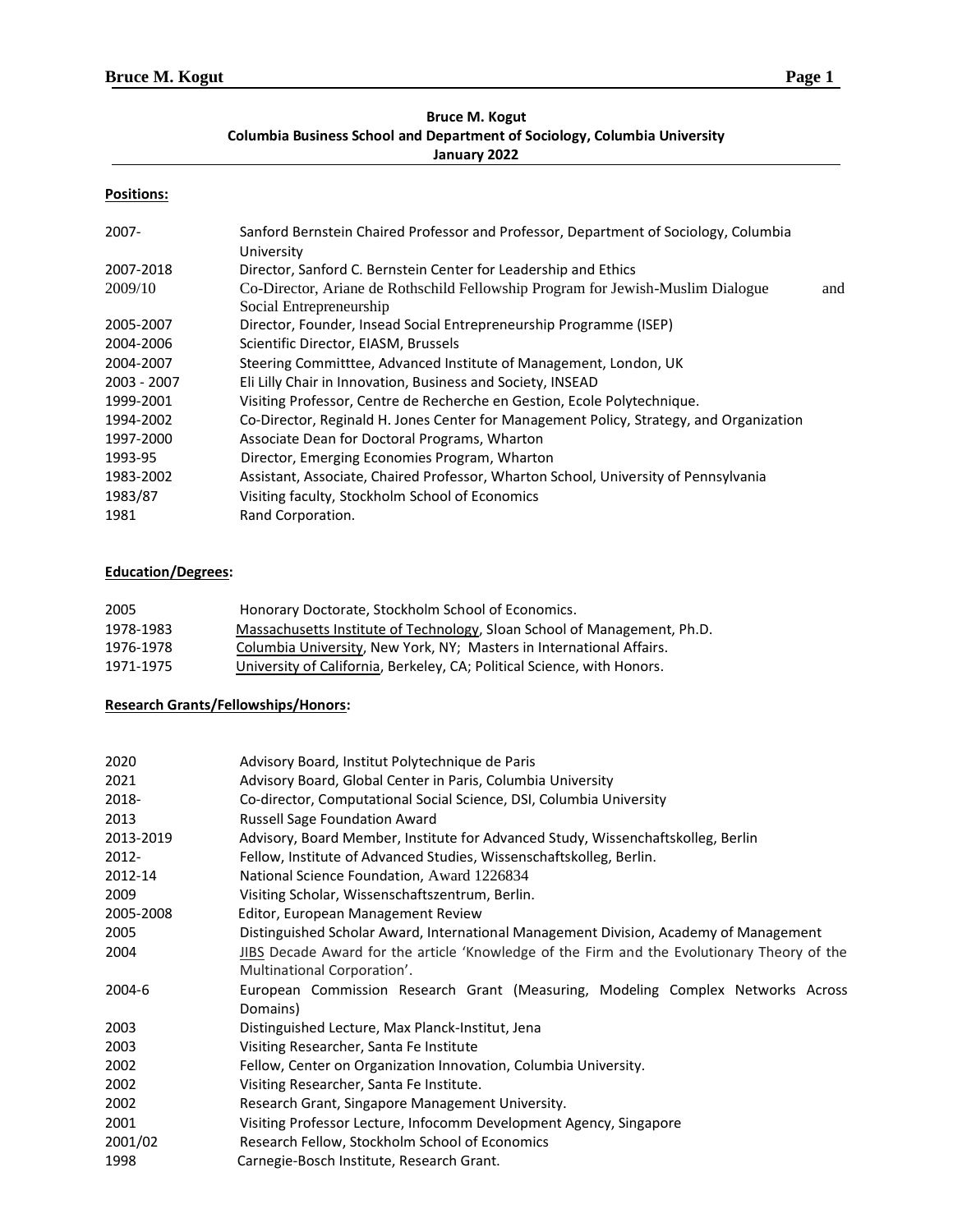| 1998 | JIBS Decade Award for the article "The effect of culture on the choice of entry mode"           |
|------|-------------------------------------------------------------------------------------------------|
| 1998 | Strategic Management Journal Award for Best Article, "Joint Ventures: Theoretical and Empirical |
|      | Perspectives                                                                                    |
| 1995 | Wissenschaftszentrum, Berlin, Karl Deutsch Professorship.                                       |
| 1994 | Dartmouth College, Whittemore Prize for "Technological Platforms and Diversification"           |
| 1994 | Carnegie-Bosch Institute, Research Grant.                                                       |
| 1992 | Ministry of Research and Technology, France, Research Grant.                                    |
| 1992 | <b>Fulbright Award for France.</b>                                                              |
| 1990 | Wissenschaftszentrum and Academy of Sciences, Berlin, Summer Fellow.                            |
| 1989 | University of Lund, Holger Crafoord Lecture.                                                    |
| 1988 | German Marshall Fund Research Fellow.                                                           |
| 1981 | International Research and Exchange Board, fellowship, Humboldt Universitaet;                   |

#### **Publications:**

#### *Books*

The Small Worlds of Corporate Governance, editor and contributor, MIT Press, May 2012.

Knowledge, Options, and Institutions, Oxford University Press, 2007.

Corporate Governance and Capital Flows in a Global Economy, (with Peter Cornelius, World Economic Forum), New York: Oxford University Press, 2003.

The Global Internet Economy, Cambridge, MA: MIT Press, 2003.

Redesigning the Firm, (with E. Bowman), Oxford: Oxford University Press, 1995.

Country Competitiveness: Technology and the Organization of Work, Oxford: Oxford University Press, 1993.

Globalization of Firms and the Competitiveness of Nations, (with J.H. Dunning and M. Blomstrom) Lund University Press, 1991.

## *Papers/Books/in Progress*

*Mario meets AI: The Effects of Automation on Team Performance and Coordination in a Videogame Experiment, SSRN, under second review, (with F. Dell'Acqua and Patryk Perkowski).* 

*Judicial Deregulation of Campaign Contributions and the Ensuing Response of the Corporate Business Elites*, with Z. Jelveh and A. Ryu, submitted.

*Fake and Mainstream News Publishers: Newsrooms, Viral News, and Emotional Language in Moral Markets, with A. Ryu, to be submitted.*

"Microfinance Institutions as Hybrid Organizations: Management Practices and Productivity in India" (with N. Carlson, Jane Zhao, and Casey Ichniowski), working paper, to be submitted.

#### *Unpublished papers:*

"Did Executive Compensation Encourage Extreme Risk-taking in Financial Institutions?", with Sudhakar Balachandran and Hitesh Harnal. *[http://papers.ssrn.com/sol3/papers.cfm?abstract\\_id=1914542](http://papers.ssrn.com/sol3/papers.cfm?abstract_id=1914542)*

"Competition among Systems of Complements: Learning among Prototypes and the Race to Keep Up", John Paul MacDuffie, Frits Pil, and Charles Ragin.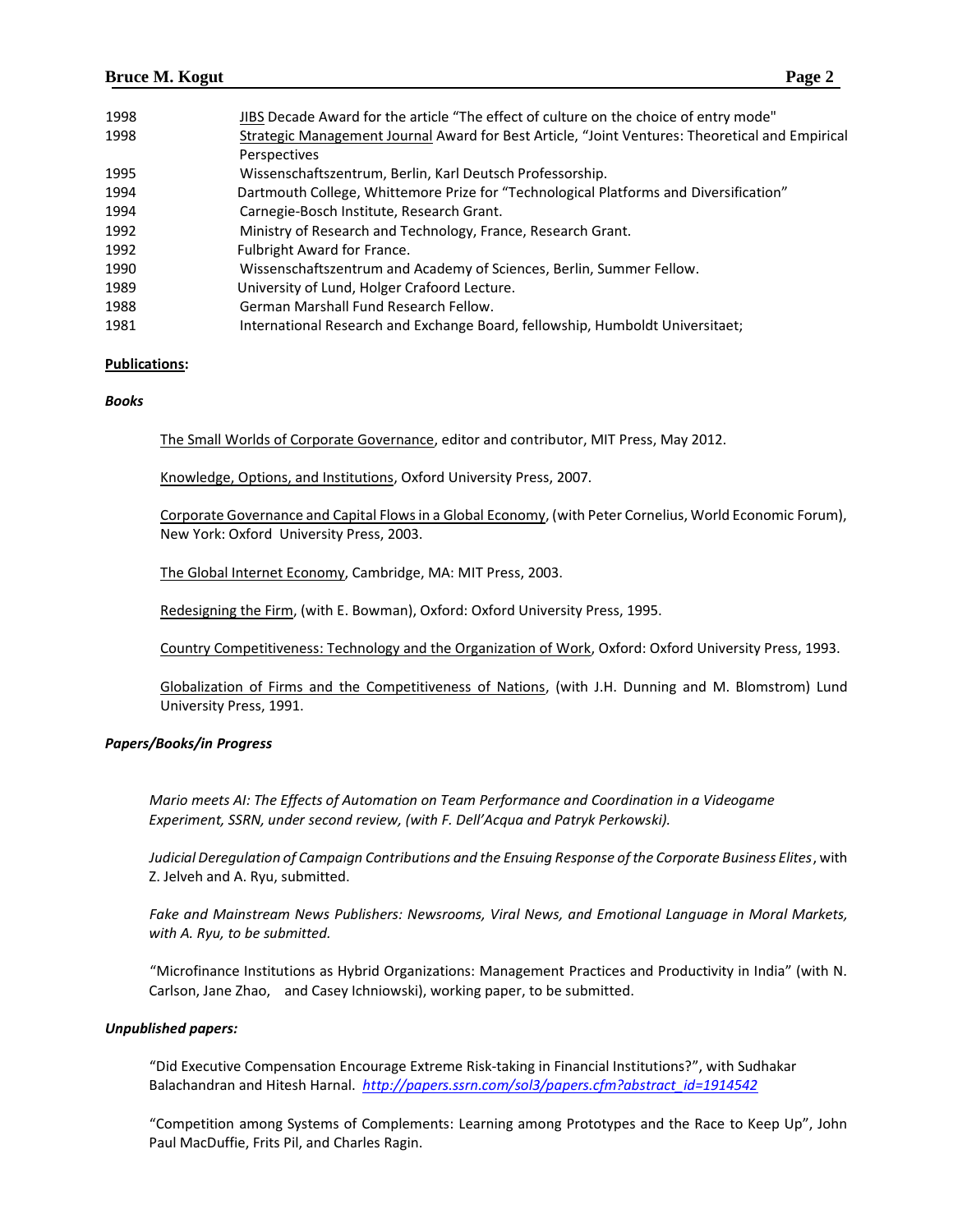## *Journal Articles*

Political Language in Economics*,* with Z. Jelveh and S. Naidu, at editors desk *Economic Journal.*

"The making of a construct: Lessons from 30 years of the Kogut and Singh cultural distance index," 2018, with Cuypers, RT,, G Ertug, PP Heugens, T Zou, *Journal of International Business Studies* 49 (9), 1138-1153

"Global diversification discount and its discontents: A bit of self‐selection makes a world of difference." , with Chang, Sungyong and Jae‐Suk Yang. Strategic Management Journal 37.11 (2016): 2254-2274.

"Executive Pay, Fat Cats, and Best Athletes," with Jerry Kim and Jae-Suk Yang, American Sociological Review, April 2015

Jelveh, Zubin, Bruce Kogut, and Suresh Naidu, "Detecting Latent Ideology in Expert Text: Evidence from Academic Papers in Economics," in "Proceedings of the 2014 Conference on Empirical Methods in Natural Language Processing" Association for Computational Linguistics 2014.

Jelveh, Zubin, Bruce Kogut, and Suresh Naidu, "Detecting Political Ideology In Economics," Proceedings of the 2014 Conference on Empirical Methods in Natural Language Processing (EMNLP), 2014, pp. 1804–1809.

"Equality at the Top of the Corporation: Mandated Quotas for Women", with Mariano Belinky and Jordi Colomer, Strategic Management Journal, 2014, 35 (6), 891-902

"Memory and Organizational Evolvability in a Neutral Landscape," with Amit Jain, Organization Science , 2013, 25 (2), 479-493,

"Financial Innovation and Social Capital Markets", with Anthony Bugg-Levine and Nalin Kulatilaka, Harvard Business Review, January, 2012, 90 :119-123 .

"The Mobility of Economists and the Diffusion of Policy Ideas: The Influence of Economics on National Policies", with Muir Macpherson, Research Policy, 2012.

Introductions (un-refereed) as Editor of European Management Review, "Creativity and Innovation", 2006, 3: 131–141, "Rewards and Incentives", 2007, 4: 1–5; "Introduction to complexity: emergence, graphs, and management studies", 2007, 4: 67–72. ; "Introduction: economic sociology and new methods in research," 2007, 4: 133–139; "Comparing small world statistics over time and across countries: an introduction to the special issue comparative and transnational corporate networks," 2008, 5: 1–10 ; "Rankings, schools, and final reflections on ideas and taste", 2008, 5: 191-194.

"The Emergent Properties of a New Financial Market: American Venture Capital Syndication from 1960 to 2005" (with Pietro Urso and Gordon Walker), Management Science, 2007, 53: 1181–1198

"Exploring complexity when diversity is limited: Institutional complementarity in theories of rule of law and national systems revisited" (with Charles Ragin), European Management Review, 2006, 3:44-59.

"Prototypes and Strategy: Assigning Causal Credit Using Fuzzy Sets" (with John Paul MacDuffie and Charles Ragin), European Management Review, 2004, 1: 114-131.

"Distributed Knowledge and Creativity in the International Software Industry," (with Anca Metiu). Management International Review, 2004, 44.

"The International Monetary Fund and the Global Spread of Privatization", (with Nancy Brune and Geoffrey Garrett), International Monetary Fund Staff Papers, 2004, 51: 195-219.

"Real Option Pricing and Organizations: The Contingent Risks of Extended Theoretical Domains", (with Nalin Kulatilaka), Academy of Management Review, 2004, 29: 102–110.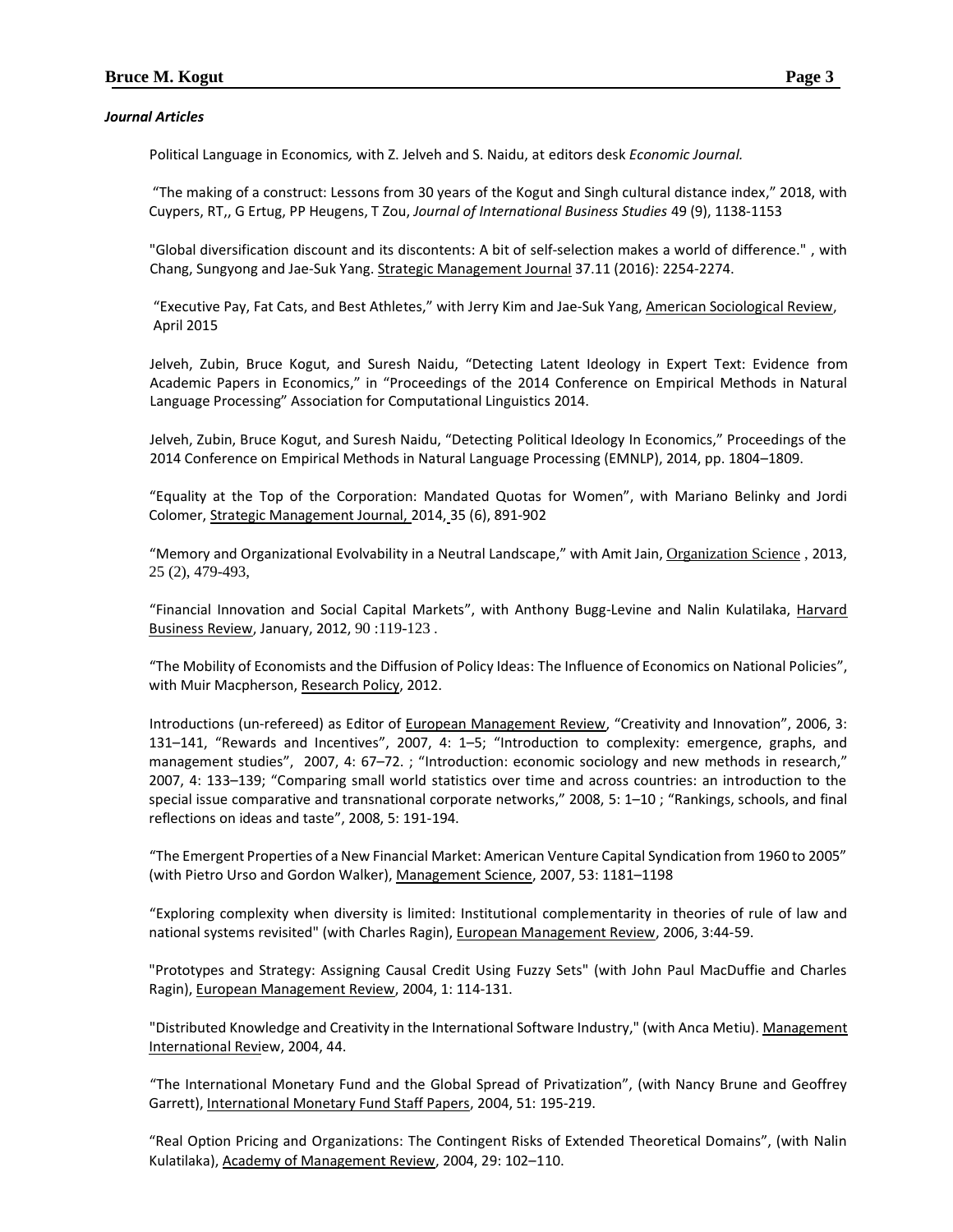"A Memoir and Reflection: Knowledge and an Evolutionary Theory of the Multinational Firm Ten Years Later", (with Udo Zander), Journal of International Business Studies, Nov. 2003, 34: 505-515.

"Restructuration ou Désintégration du Réseau des Firmes Allemandes » (with Gordon Walker), Gérer et Comprendre, 2003, 74 : 14-24 ; reprinted "Restructuring or Disintegration of the German Corporate Network: Globalization as a Fifth Column" (in Russian) Theoretical and Practical aspects of Management, 2004, 4: 64-70.

"Petits Mondes et Globalisation : Une Perspective Comparative" (with Gordon Walker), Gérer et Comprendre, 2003, 74 : 6-13.

"Does Good Science Lead to Valuable Knowledge? Biotechnology Firms and the Evolutionary Logic of Citation Patterns, (with Michelle Gittelman), Management Science, 2003, 49: 366-382. reprinted in The Economics of Biotechnology edited by Maureen Mc Kelvey, Chalmers University of Technology, Sweden and Luigi Orsenigo, Facolta di Ingegneria, Universita Degli Studi di Brescia, Italy. 2005.

"Capital Market Development and Mass Privatization are Logical Contradictions: Lessons From Russia and the Czech Republic" (with Andrew Spicer), Industrial and Corporate Chang*e*, 2002, 11: 1-37*.*

"Dialogue on Organization and Knowledge" (with Anna Grandori), Organization Science, 2001, 13: 224-31.

"Open-Source Software Development and Distributed Intelligence" (with Anca Metiu), Oxford Review of Economic Policy, 2001, 17: 248-64.

"The Small World of Germany and the Durability of National Ownership Networks," (with Gordon Walker), American Sociological Review, 2001, 66: 317-35.

"Capabilities as Real Options," (with N. Kulatilaka), Organization Science, 2001, 12: 744-58, reprinted in Real Options and International Investment edited by Alan M.Rugman, Bloomington, USA and Jing Li, 2005

"Entrepreneurship and Privatization in Central Europe: The Tenuous Balance Between Destruction and Creation," (with Andrew Spicer and Gerald McDermott), Academy of Management Review, 2000, 5: 630-49.

"Agency and Institutions: National Divergences in Diversification Behavior," (with Gordon Walker and Jaideep Anand), Organization Science, 2002, 31: 162-178.

"The Network as Knowledge: Generative Rules and the Emergence of Structure," Strategic Management Journal, 2000, 21: 405-425.

*"*Did Socialism Fail To Innovate? A Natural Experiment of the Two Zeiss Companies," (with Udo Zander), American Sociological Review, 2000, 65: 169-190.

"Localization of Knowledge and the Mobility of Engineers in Regional Networks", (with Paul Almeida), Management Science, 1999, 45: 905-917.

"Evolution of the Large Firm in France in Comparative Perspective," Entreprises et Histoire, 1998, 19:113-151.

"Adoption of the Multidivisional Structure: Analyzing History from the Start," (with David Parkinson), Industrial and Corporate Change, 1998, 7: 249-273.

"Technological Capabilities of Countries, Firm Rivalry, and Foreign Direct Investment," (with Jaideep Anand), Journal of International Business Studies, 1997, 28: 445-46.

"The Exploration of Technological Diversity and the Geographic Localization of Innovation," (with Paul Almeida), Small Business Economics, 1997, 9: 21-31.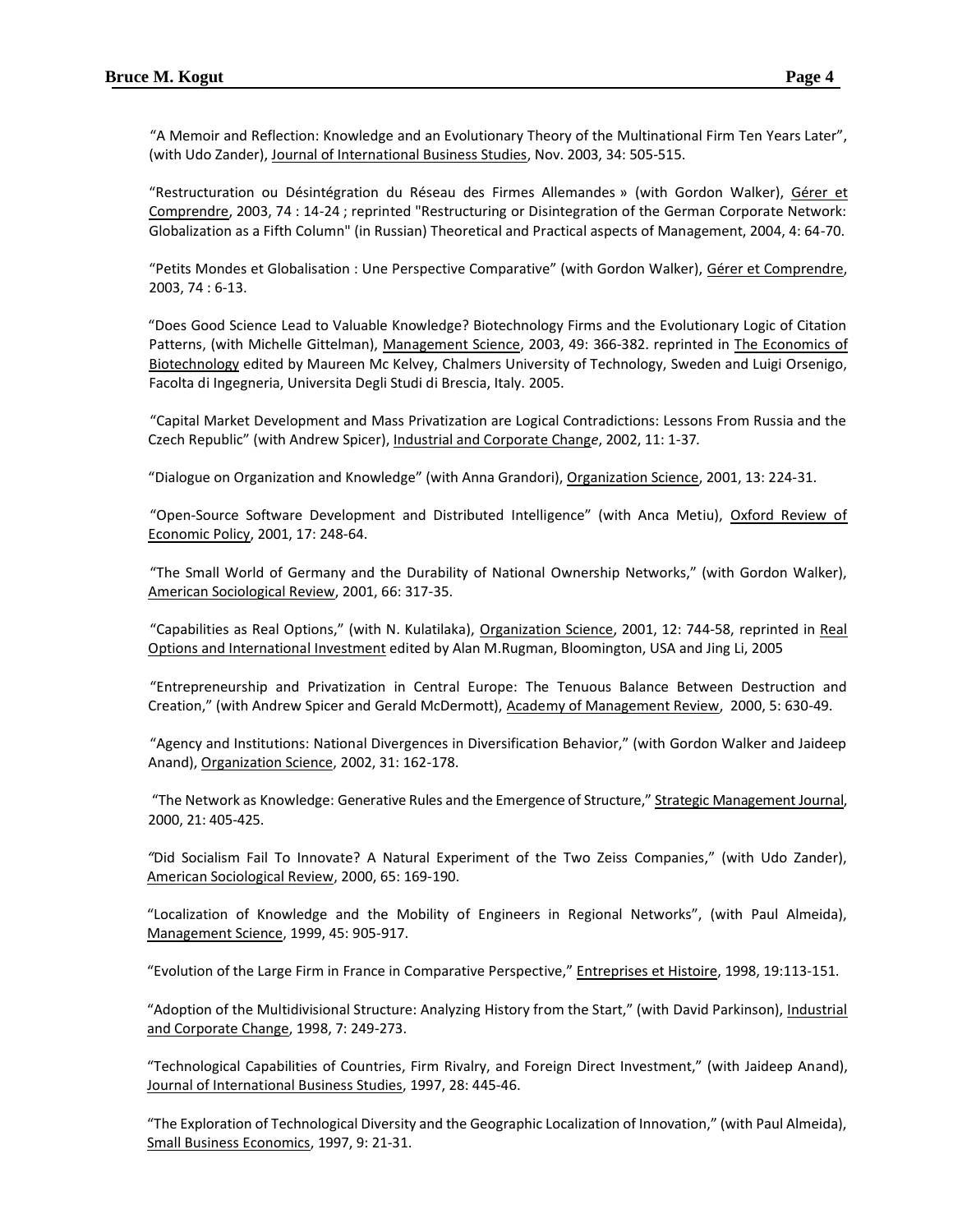"Platform Investments and Volatile Exchange Rates: Direct Investment in the U.S. By Japanese Electronic Companies," (with S.J. Chang), Review of Economics and Statistics, 1996, 78: 221-231.

"Social Capital, Structural Holes, and the Formation of an Industry Network," (with Gordon Walker and Weijian Shan), Organization Science, 1997, 8: 109-125. Reprinted in The Economics of Biotechnology edited by Maureen Mc Kelvey, Chalmers University of Technology, Sweden and Luigi Orsenigo, Facolta di Ingegneria, Universita Degli Studi di Brescia, Italy. 2005

"Technological Platforms and Diversification," (with D.J. Kim), Organization Science, 1996, 7: 283-301.

"What Firms Do: Coordination, Identity, and Learning," (with U. Zander), Organization Science, 1996, 7: 502- 518.

"Knowledge, Market Failure and the Multinational Enterprise: A Reply," (with U. Zander), Journal of International Business Studies, 1995; reprinted in Foreign Direct Investment and Technological Change, Vol. 1, ed. John Cantwell, (part of larger series The Globalization of the World Economy, series ed. Mark Casson), Edward Elgar Pub.

"Direct Investment, Hysteresis and Real Exchange Rate Volatility," (with N. Kulatilaka), Journal of Japanese and International Economics, 1996, 10: 12-36.

"Options Thinking and Platform Investments: Investing in Opportunity," (with N. Kulatilaka), California Management Review, 1994, 36:52-71.

"Knowledge and the Speed of the Transfer and Imitation of Organizational Capabilities: An Empirical Test," (with U. Zander), Organization Science, 1995, 6: 76-92.

"Interfirm Cooperation and Startup Innovation in the Biotechnology Industry," (with W. Shan and G. Walker), Strategic Management Journal, 1994, 15: 387-394.

"Knowledge of the Firm and the Evolutionary Theory of the Multinational Enterprise," (with U. Zander), Journal of International Business Studies, 1993, 24: 625-645 ; reprinted in Transforming International Organizations, edited by William G. Egelhoff, Northampton: MA, Edward Elgar Publishing, 1997.

"Cooperation and Entry Induction as an Extension of Technological Rivalry," (with G. Walker and D. J. Kim), Research Policy, 1995, 24: 77-95.

"Operating Flexibility, Global Manufacturing, and the Option Value of a Multinational Network," (with N. Kulatilaka), Management Science, 1995, 40: 123-139, reprinted in Real Options and Internationak Investment edited by Alan M.Rugman, Kelley School of Business, Indiana University, Bloomington, USA and Jing Li, Faculty of Business Adminiqtration, Simon fraser University, Canada, 2005

"National Organizing Principles of Work and the Erstwhile Dominance of the American Multinational Corporation," Industrial and Corporate Change, 1992, 1:285-326.

"Knowledge of the Firm, Combinative Capabilities, and the Replication of Technology," (with U. Zander), Organization Science, 1992, 3:383-97 ; reprinted in Resources, Firms, and Strategies. A Reader in the Resourcebased Perspective, ed. N. Foss: Oxford University Press.

"Country Capabilities and the Permeability of Borders," Strategic Management Journal, 1991, 12: 33-47.

"Technological Capabilities and Japanese Foreign Direct Investment in the United States," (with S.J. Chang), Review of Economics and Statistics, 1991, 73: 401-413 ; reprinted in Technology Transfer and Business Enterprise, edited D.J. Jeremy, Cheltenham, UK: Edward Elgar Publishing, reprinted in Foreign Direct Investment and Technological Change, Vol. 2, edited by John Cantwell: Edward Elgar Publishing.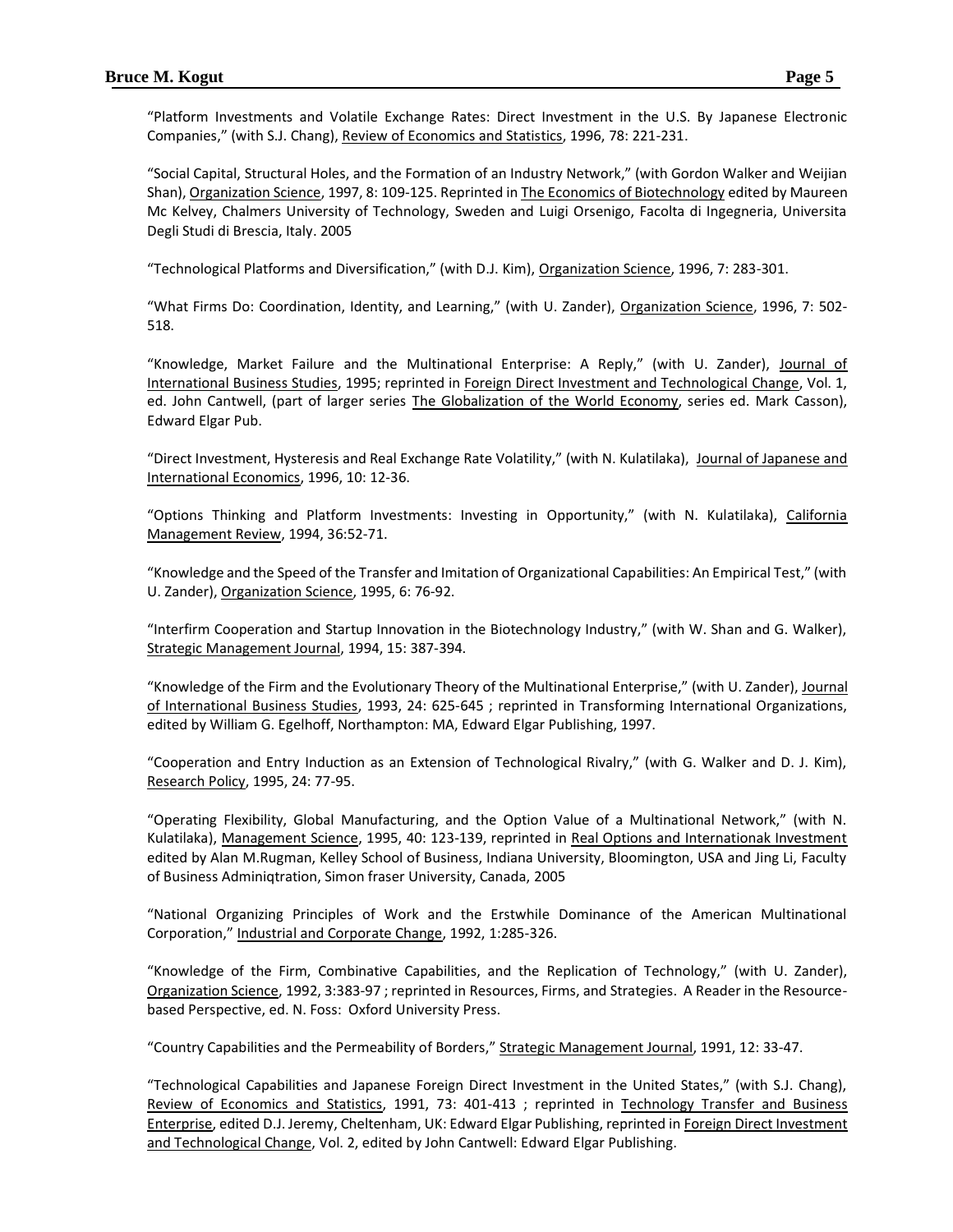"Joint Ventures and the Option to Expand and Acquire," Management Science, 1991, 37: 19-33 ; reprinted in International Mergers and Acquisitions, A Reader, Ed. Buckley and Ghauri, London: Thomson Learning, 2002, reprinted in Real Options and Internationak Investment edited by Alan M.Rugman, Kelley School of Business, Indiana University, Bloomington, USA and Jing Li, Faculty of Business Adminiqtration, Simon fraser University, Canada, 2005

"The Stability of Joint Ventures, Reciprocity and Competitive Rivalry," Journal of Industrial Economics, 1989, 38: 183-198 ; reprinted in Cooperative Forms of Transnational Corporation Activity, Volume 13 of the United Nations Library on Transnational Corporations, edited P. Buckley, London/New York: Routledge, 1993; reprinted in Coalitions in International Business, edited G. Jones, Oxford: Edward Elgar Publishing, forthcoming.

"Research Notes and Communications: A Note on Global Strategies," Strategic Management Journal, 1989, 10: 383-389 ; reprinted in International Strategic Management: Challenges and Opportunities, ed. F. R. Root and K. Visudtibhan, Washington, D.C.: Taylor and Francis, 1992.

"The Effect of National Culture on the Choice of Entry Mode," (with H. Singh), Journal of International Business Studies, 1988, 19: 411-432 ; reprinted in The International Library of Management, United Kingdom: Dartmouth House, 1996; reprinted in Strategic Alliances, ed. Paul Beamish, London: Edgar Elgar, 1997; reprinted in An Anthology from Journal of International Business, ed. Paul W. Beamish and Xioyue Chen, Beijing: China Machine Press, 2002.

"Joint Ventures: Theoretical and Empirical Perspectives," Strategic Management Journal, 1988, 9: 319-332 ; reprinted in Cooperative Forms of Transnational Corporation Activity, Volume 13 of the United Nations Library on Transnational Corporations, edited P. Buckley, London/New York: Routledge, 1993; reprinted in Strategic Alliances, edited Paul W. Beamish, Edward Elgar Publishing, London.

"A Study of the Life Cycle of Joint Ventures," Management International Review, 1988, 28: 39-52, published also in Cooperative Strategies in International Business, edited F. Contractor and P. Lorange, Lexington, MA: Lexington Press, 1987; reprinted in Multinational Corporations, ed. Mark Casson, London: Edward Elgar, 1990.

"On Designing Contracts to Guarantee Enforceability: Theory and Evidence from East-West Trade," Journal of International Business Studies, 1986, 17: 47-61.

"Designing Global Strategies: Profiting from Operational Flexibility," Sloan Management Review, 1985, 27: 27- 38 ; reprinted in Strategic Management of Multinational Corporations: The Essentials, edited H. Wortzel and J. Wortzel, Second Edition, New York: John Wiley and Sons, 1990; reprinted in Transnational Corporations, ed. C. Bartlett and S. Ghoshal, New York: Irwin; reprinted in Readings in International Business, edited R. Aliber, Cambridge: MIT Press, 1992.

"Designing Global Strategies: Comparative and Competitive Value-added Chains," Sloan Management Review, 1985, 26: 15-28 ; reprinted in Strategic Management of Multinational Corporations: The Essentials, edited H. Wortzel and J. Wortzel, Second Edition, New York: John Wiley and Sons, 1990.

"Normative Observations on the International Value-added Chain and Strategic Groups," Journal of International Business Studies, Fall, 1984.

## *Chapters in Books*

'We just don't speak the same language': Categorizing efficiency in a 100 years of publications in the International Labor Review and the Harvard Business Review, with Sasha Disko (Deutsches Museum), appearing in *Shifting Categories of Work: Unsettling the Ways We Think About Jobs, Labor, and Activities*, Routledge, forthcoming for 2022 (a project of the Institute of Advanced Study in Berlin).

Alcácer, Juan, Bruce Kogut, Catherine Thomas, and Bernard Yeung. "Geography, Location, and Strategy." In *Geography, Location, and Strategy*, pp. 1-6. Emerald Publishing Limited, 2017.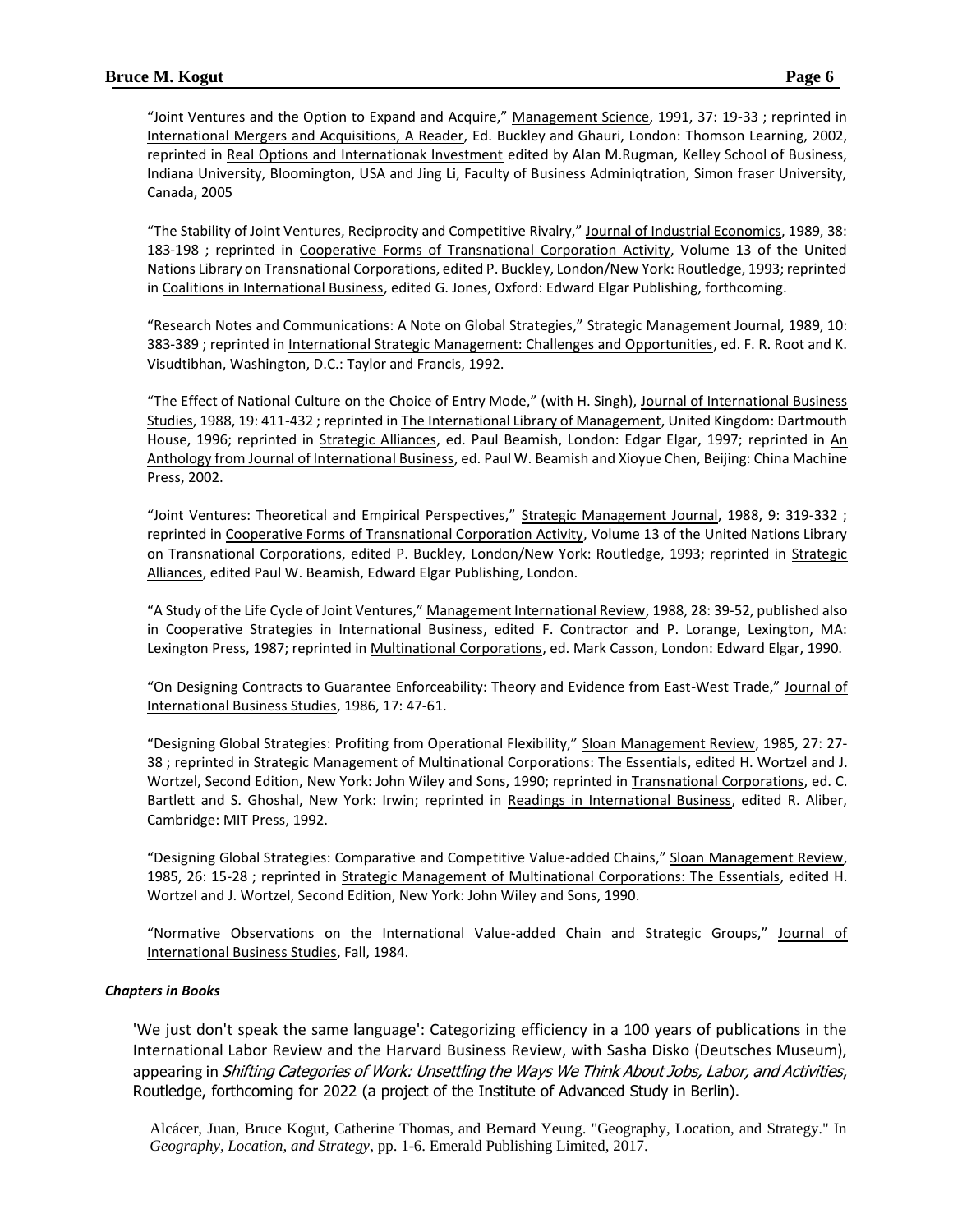"Business Groups and Financial Markets as Emergent Phenomena", The Oxford Handbook of the Sociology of Finance, Edited by Karin Knorr Cetina and Alex Preda, [Oxford,](http://ukcatalogue.oup.com/category/academic/series/business/ohbm.do) UK: Oxford University Press, 2012.

"Why skewed distributions of pay for executives is the cause of much grief: puzzles and few answers (so far)", with J.S Yang, in Networks in Social Policy Problems, ed. Balázs Vedres and Marco Scotti, Cambridge UK: Cambridge University Press, 2012.

""Qualitative Comparative Analysis of Social Science Data" in Glenn Morgan, John L. Campbell, Colin Crouch, Ove Kaj Pedersen, and Richard Whitley**,** Oxford Handbook of Comparative Institutional Research, Oxford: Oxford University Press., 2010.

"Knowledge, Information, Rules, and Structures," in Dynamics of Knowledge, Corporate Systems and Innovation. edited by [Hiroyuki Itami,](http://www.amazon.com/s/ref=ntt_athr_dp_sr_1?_encoding=UTF8&sort=relevancerank&search-alias=books&ie=UTF8&field-author=Hiroyuki%20Itami) [Ken Kusunoki,](http://www.amazon.com/s/ref=ntt_athr_dp_sr_2?_encoding=UTF8&sort=relevancerank&search-alias=books&ie=UTF8&field-author=Ken%20Kusunoki) [Tsuyoshi Numagami,](http://www.amazon.com/s/ref=ntt_athr_dp_sr_3?_encoding=UTF8&sort=relevancerank&search-alias=books&ie=UTF8&field-author=Tsuyoshi%20Numagami) and [Akira Takeishi,](http://www.amazon.com/s/ref=ntt_athr_dp_sr_4?_encoding=UTF8&sort=relevancerank&search-alias=books&ie=UTF8&field-author=Akira%20Takeishi) Berlin: Springer, 2010.

"An empirical analysis of the new science of networks: An application to the venture capital syndication network" (with Mariano Belinky and Pietro Urso), in Coping with Complexity: Understanding and Managing Complex Agent-Based Dynamic Networks, (Editors: Felix Reed-Tsochas, Janet Efstathiou, Neil Johnson); London: World Scientific, 2008.

"The decision to privatize: Economists and the construction of ideas and policies" with M. MacPherson,. In: Simmons BA, *Dobbin* F, *Garrett* G (eds), The Global Diffusion of Democracy and Markets, New York: Cambridge University Press, 2008

"Transition Economies," (with Andrew Spicer) in J. Beckert and M. Zafirovski (Eds.), International Encyclopedia of Economic Sociology, 2005.

"Direct Investment and Corporate Governance: Will Multinational Corporations 'Tip' Countries Towards Institutional Change?" (with J. M. Macpherson), and "Introduction": (with Peter Cornelius), Corporate Governance and Capital Flows in a Global Economy, eds. Peter Cornelius and Bruce Kogut, New York: Oxford University Press.

"Hamel, Gary (1954-) and Prahalad, C.K. (1941-)," International Encyclopedia of Business and Management, 2<sup>nd</sup> Edition, ed. Malcolm Warner, London: Thomson Learning, 2001.

"Strategy, Heuristics, and Real Options," (with N. Kulatilaka), Handbook on Strategy, ed. David Faulkner and Andrew Campbell, Oxford: Oxford University Press, forthcoming 2002.

"The Transatlantic Exchange of Ideas and Practices: National Institutions and Diffusion," A New American Challenge and the Organization of Transatlantic Learning, ed. Frederique Sachwald, Institut Francais des Relations Internationales, Paris, 2001.

"International Management and Strategy," Handbook of Strategy and Management, ed. by A. Pettigrew, H. Thomas, and R. Whittington, 2002.

"The Facts, Neil Said, Nothing but the Facts... Whose Facts? Answered David," Advances in Strategic Management, ed. Joel Baum and Frank Dobbin, 2000.

"Methodological Contributions in International Business and the Direction of Academic Research Activity," Oxford Handbook of International Business, eds. Tom Brewer and Alan Rugman, 2001.

"Multinational Corporations," International Encyclopedia of the Social and Behavioral Sciences, ed. N. J. Smelser and Paul B. Baltes, pp 10197-10204, Oxford: Pergamon.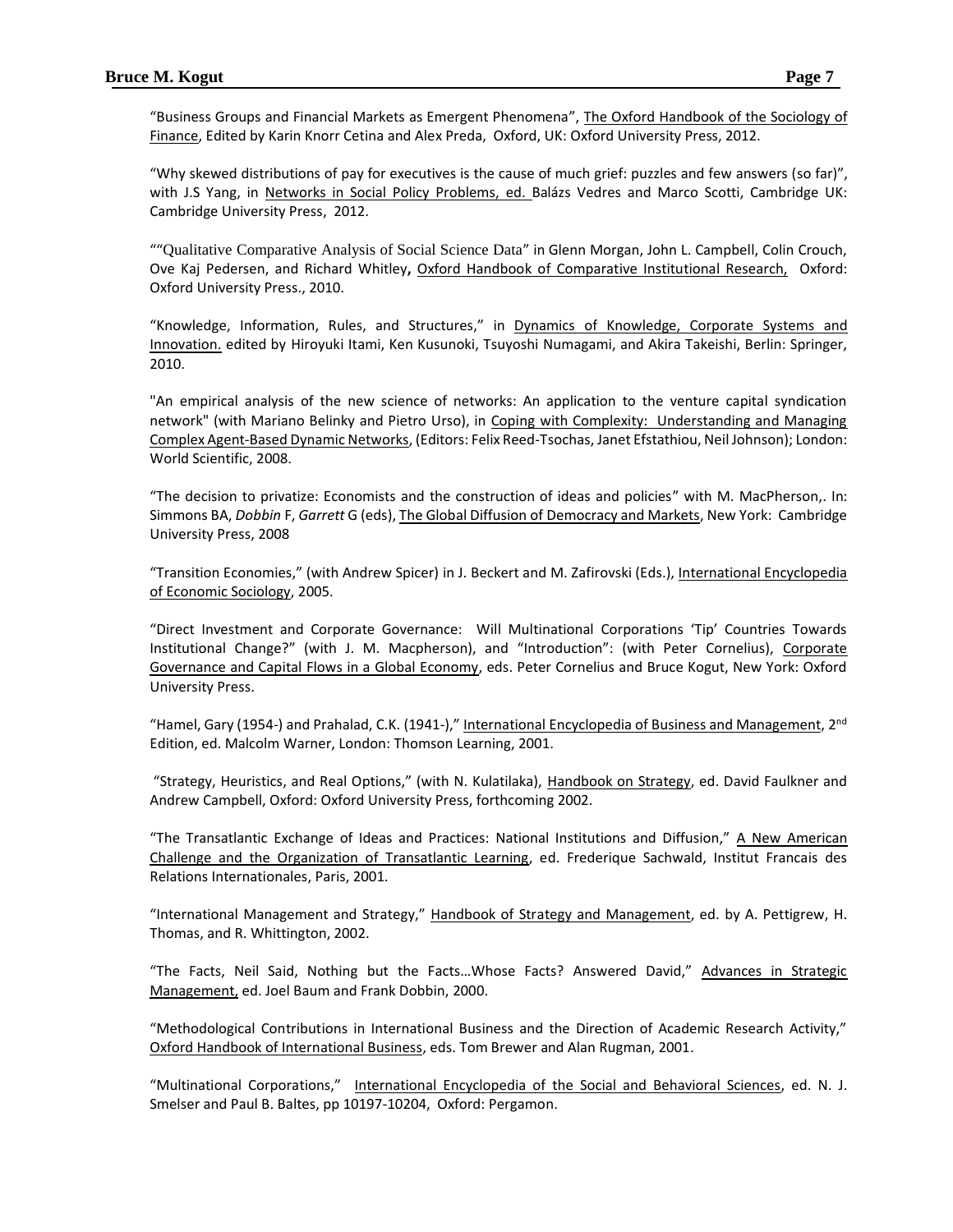"Globalization," (with M. Gittelman), in The Handbook of International Business, Ed. Rosalie Tung, London: International Thompson Business Press, 1998; Reprinted 1999; Updated 2000 and published in International Enclyclopedia of Business and Management, 2<sup>nd</sup> edition, Ed. Malcolm Warner; London: Thomson Learning.

"Identity, Procedural Knowledge, and Institutions: Functional and Historical Explanations for Institutional Change", in Ökonomische Leistungsfähigkeit und institutionelle Innovation. Das deutsche Produktions- und Politikregime im internationalen Wettbewerb, Eds. Naschold, Frieder, David Soskice, Bob Hancké & Ulrich Jürgens, WZB-Jahrbuch 1997 (Berlin: Sigma).

"Comments," in Europe's Economy Looks East. Implications for Germany and the European Union, Ed. Stanley Black, Cambridge: Cambridge University Press, 1997.

"Foreign Direct Investment, Experimentation, and Governance in Transition Economies," in Corporate Governance in Central and Eastern Europe, Eds. C. Gray, R. Frydman, and A. Rapacynski, World Bank, 1995.

"Comments on the Papers by Professors Wakasuji and Weinstein," in Foreign Direct Investment in Japan: Why So Little?" Ed. M. Yoshitomi, London: Routledge, 1996.

"A Comment," comment on chapter by Hideki Yamawaki "Patterns of Entry of Japanese Multinationals into US and European Manufacturing Industries," in Japanese Direct Investment in a Unifying Europe: Impacts on Japan and the European Community, Eds. D. Encarnation and M. Mason, 1994.

"How Control Systems Can Support Flexibility," (with C. Ittner), in Redesigning the Firm, Eds. Edward Bowman and Bruce Kogut, New York: Oxford University Press, 1995.

"An Evolutionary Perspective on the Multinational Corporation," International Business Inquiry: An Emerging Vision, Eds. Doug Nigh and Brian Toyne, Columbus, SC: USC Press, 1995.

"An Evolutionary Perspective on the NAFTA," in Multinationals In North America, Ed. Lorraine Eden, Calgary: University of Calgary Press, 1994.

"Platform Technologies and National Industrial Networks," (with G. Walker and D.J. Kim), in Technology Strategies in International Markets, Ed. J. Hagedoorn, London: Routledge.

"The Make or Cooperate Decision in the Context of an Industry Network," (with Weijian Shan and Gordon Walker), in Network Organizations, Eds. Robert Eccles and Nitin Nohria, Cambridge, MA: Harvard Business School Press, 1992.

"Knowledge of the Network and the Network as Knowledge," (with W.J. Shan and G. Walker), in **The Embedded** Firm: On the Socioeconomics of Industrial Networks, Ed. Gernot Grabher, London: Routledge, 1992.

"The Diffusion of American Organizing Principles to Europe," (with D. Parkinson), in Country Competitiveness: Technology and the Organizing of Work, Ed. B. Kogut, Oxford: Oxford University Press, 1993.

"National Specificities and the Context of Change: The Co-evolution of Organization and Technology," (with G. Dosi), in Country Competitiveness: Technology and the Organizing of Work, Ed. B. Kogut, Oxford: Oxford University Press, 1993.

"The Importance of Being Inert: Country Imprinting and International Competition," in Organization Theory and the Multinational Corporation, Eds. S. Ghoshal and E. Westney, New York: MacMillan, 1992.

"The Permeability of Borders and the Speed of Learning among Countries," in Globalization of Firms and the Competitiveness of Nations, Eds. J.H. Dunning, B. Kogut and M. Blomstrom, Lund University Press, 1991.

"Some Comments on Joint Ventures and Their Prospects in the Soviet Union," Managing the Globalization of Business, Eds. Donald Lessard and Christiano Antonelli, STOA, Naples: Editorale Scientifica, 1990.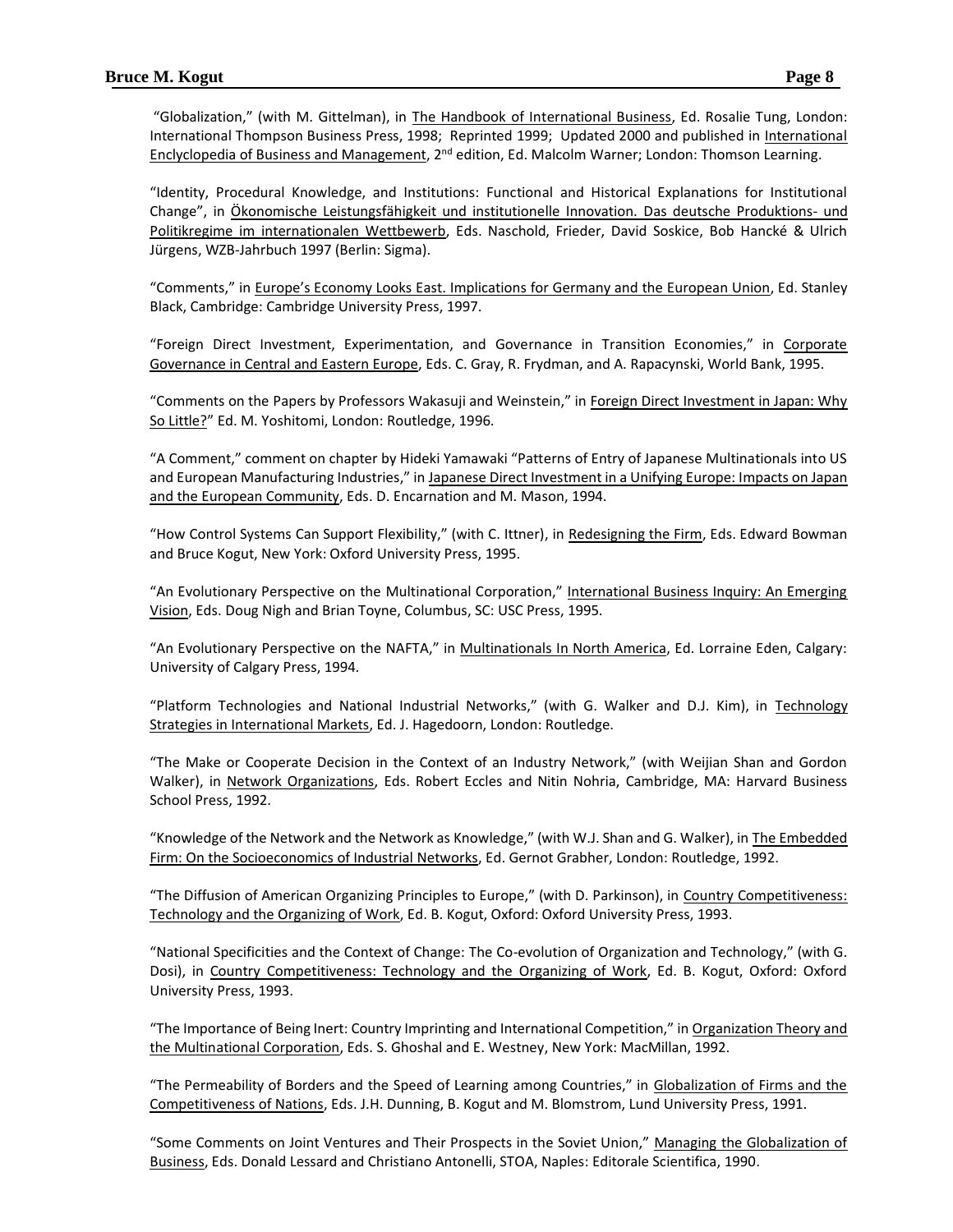"International Sequential Advantages and Network Flexibility," in Managing the Global Firm, Eds. C. Bartlett, Y. Doz, and G. Hedlund, 1989.

"Entering the United States by Joint Ventures: Competitive Rivalry and Industry Structure," (with H. Singh) in Cooperative Strategies in International Business, Eds. F. Contractor and P. Lorange, Lexington, MA: Lexington Press, 1988.

"Country Patterns in International Competition: Appropriability and Oligopolistic Agreement," in Strategies in Global Competition, Eds. N. Hood and J.E. Vahlne, New York: Wiley, 1987.

"Steel and the European Communities," in European Approaches to International Management, Eds. W. Staehle and K. Marcharzina, Berlin: De Gruyter, 1985.

"Foreign Direct Investment as a Sequential Process," selected conference paper in The Multinational Corporation in the 1980's, Eds. C. P. Kindleberger and D. Audretsch, MIT Press, 1983; reprinted in International Financial Management, Ed. D. Lessard, New York: John Wiley, 1984; reprinted in The International Political Economy of Direct Investment, Eds. B. Gomes-Cassares and D. Yoffie, Cheltenham, U.K.: Edgar Elgar; reprinted in The Internationalization of the Firm, Eds. P. Buckley and P. Ghauri, London: Academic Press/Harcourt Brace Jovanovich, 1993.

## *Book Reviews*

"Economic Sociology as the New Dismal Science," Administrative Science Quarterly, 2017, Volume: 62 issue: 1, page(s): NP1-NP5, 2017. Gerald F. Davis: The Vanishing American Corporation: Navigating the Hazards of a New Economy, and Yuval Levin: The Fractured Republic: Renewing America's Social Contract in the Age of Individualism."

"Corporate governance reform: A cri de coeur for two decades," *French Politics* (2011) **9,** 404–412. Review of: Public Law and Private Power: The Comparative Political Economy of Corporate Governance Reform in the Age of Finance Capitalism, Cioffi John; Quiet Politics and Business Power: Corporate Control in Europe and Japan. Culpepper Pepper D.; Contingent Capital: Short-term Investors and the Evolution of Corporate Governance in France and Germany. Goyer Michel.

Seeing like a State, by James Scott, reviewed in Le Libellio, 'De l'échec des bonnes intentions étatiques' (in English), 2006.

European Integration, 1950-2003: Superstate or New Market Economy? by [John Gillingham.](http://www.amazon.com/exec/obidos/search-handle-url/index=books&field-author-exact=John%20Gillingham/104-3159908-8132730) Cambridge University Press, Business History Review, 2006.

Japan's Economic Recovery. Commercial Policy, Monetary Policy, and Corporate Governance, edited by Robert Stern, reviewed in Journal of Economic Literature, 2005.

The history of foreign investment in the United States, 1914-1945, Harvard University Press by Mira Wilkins, Journal of Economic History, 65: 270-274 March 2005,

The Globalizing Learning Economy, Daniel Archibugi and Bengt-Åke Lundvall, eds., 2001, Oxford: Oxford University Press. And Varieties of Capitalism: The Institutional Foundations of Comparative Advantage, Peter Hall and David Soskice, 2001, Oxford: Oxford University Press., Administrative Science Quarterly.

Economic Organization and Economic Knowledge: Essays in Honour of Brian J. Loasby, vol 1.; Contingency, Complexity and the Theory of the Firm: Essays in Honour of Brian J. Loasby, vol 2,.by SC Dow and PE Earl, Economic Journal, 112 (480): F361-F362; 2002. Economic Journal, 112 (480): F360-F362; 2002.

Digital Capitalism: Networking the Global Market System, by Dan Schiller, Business History, 2000.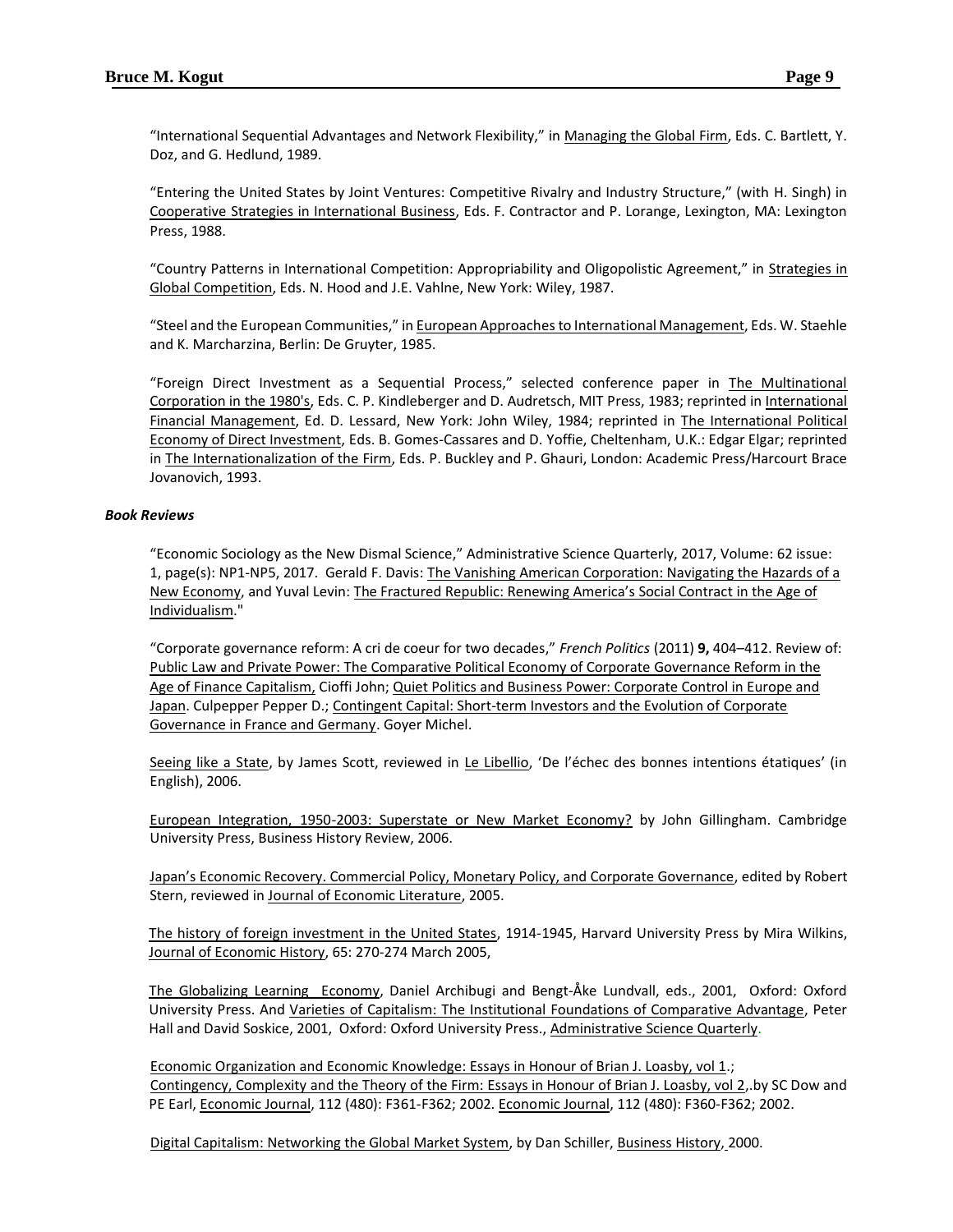Le Nouvel Esprit du Capitalisme, by Luc Boltanski and Eve Chiapello, "Making Networks Accountable," French Politics, Culture & Society, Fall 2000.

The Myth of the Global Corporation, by Paul Doremus, et al, Harvard Business Review, 1999.

Foreign Direct Investment, Ed. Kenneth Froot, Journal of Economic Literature, 33: 227-228, 1995.

The Nature of the Firm, Eds. O.E. Williamson and Sidney Winter, Administrative Science Quarterly, 1993.

Managing the Internationalization Process: The Swedish Case, by Mats Forsgren, Organization Studies, 1993.

Japanese Participation in British Industry, by John Dunning, Journal of International Business Studies, 1989.

Competition in Global Industries, Ed. Michael Porter, Sloan Management Review, 1987.

European Industry: Public Policy and Corporate Strategy, by Alexis Jacquemin, Journal of International Business Studies, 1986.

Global Strategic Management, by William Davidson, Journal of International Business Studies, Fall 1984.

The Management of Political Risk, by Stephen Kobrin, Sloan Management Review, Summer 1983.

#### *Educational Cases*

"*Ethereum and the DAO: Fixing the Governance Hole*", 2021

*"Waiting for Godot: Vaccines and the Pandemic of 2020", with F. Dell'Acqua, 2020.*

*"Amazon HQ2 and New York City: Alms for the Poor or Engine of Social Progress" with F. Dell'Acqua, 2020.*

*"Chancellor Angela Merkel, McKinsey, and 1.1 Million Refugees", with F. Dell'Acqua, 2019.*

*"What Drives Musk?" with F. Dell'Acqua, 2020*

*"Etsy: Social Values and Financial Discipline?"2019.*

*"*Note on corporate and global scope, with J.Kim, 2012.

"Eli Lilly: A Strategy for Developing Countries" w. J. Kim.

"GM 2.0. What Happened? What Happens Next?" w. J. Kim.

"GM: Captive Finance" w. Trevor Harris.

"Apple". With J. Kim.

"Class note for core strategy", w. Stephan Meier and F. Oberholzer-Gee.

*"*Eli Lilly Multi-Drug Resistant Tuberculosis Partnership", with Hans Wahl, INSEAD case, 2007.

"The European Middle and High School and the Hypotheken-Investment Gmbh: When Non-Profits and Profits Had a Meeting of Minds", INSEAD case, 2004.

Honeywell Ericsson Development Company (with Dag Rolander), 1984.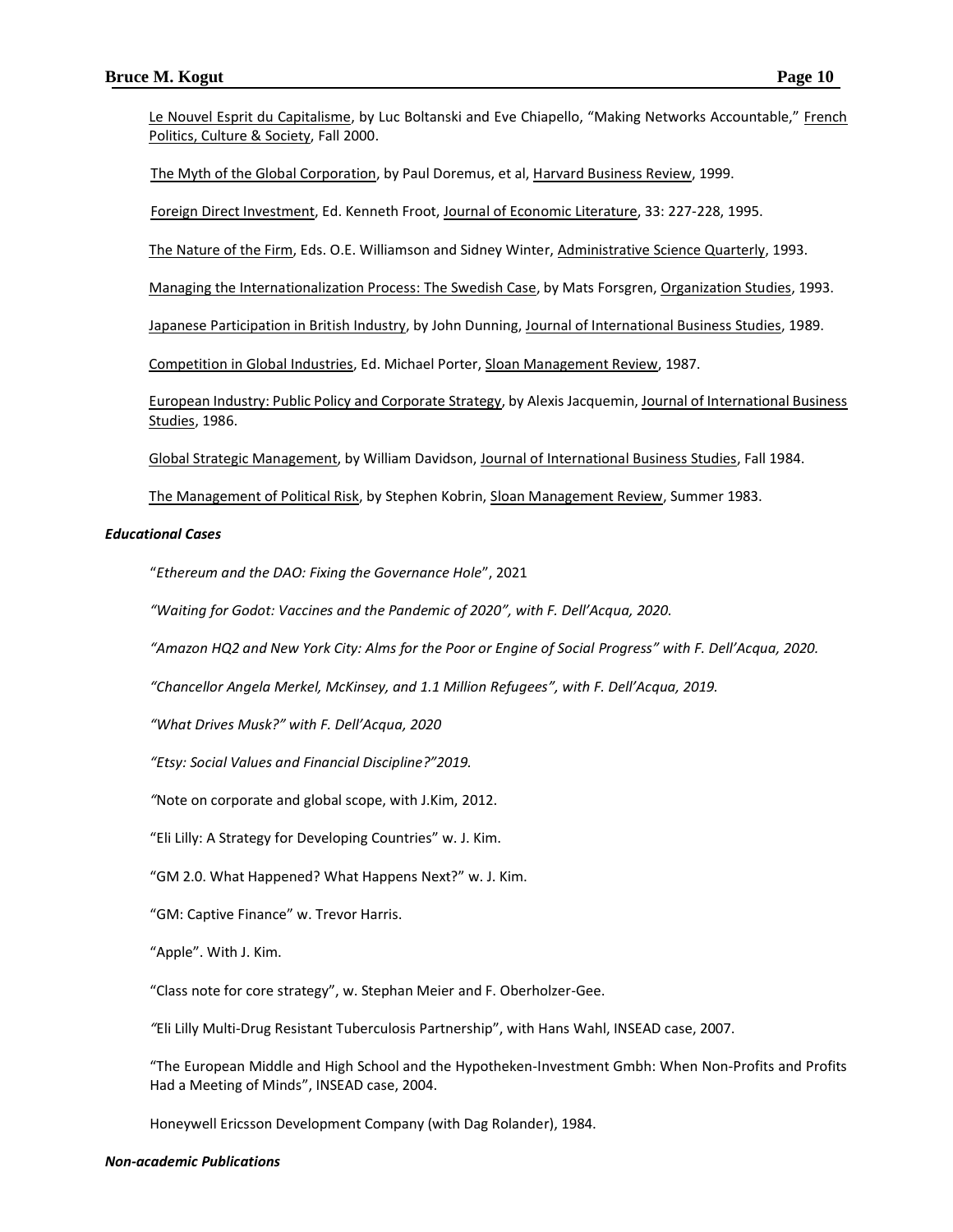["Economists Aren't As Nonpartisan As We Think"](http://fivethirtyeight.com/features/economists-arent-as-nonpartisan-as-we-think/), with Zubin Jelveh and Suresh Naidu, on-line publication: 538, December 2014.

"Interview: Understanding Cultural and Social Forces is Crucial to Improving Corporate Governance ", International Finance Corporation (IMF-World Bank), in Corporate Governance, 2012.

"Tim Cook's Leadership Opportunity: Painting the Apple Green", (with J. Kim), Wired, 2012.

"How Social Entrepreneurs Heal The World's Wounds", (with K. Jedidi), Forbes, 2010.

"How To Prepare For Financial Meltdowns", (with Patrick Bolton and Tano Santos), Forbes.com, 2009.

"Bail Out Credit Markets, Not Auto Industry Managers", Forbes.com, 2008.

*"*Soft regulations, not rules. Hard Law and Jail are no substitutes for proper boardroom and shareholder monitoring of managers", in World Business, October 2006, 13*.*

"Le logiciel libre et la nouvelle géographie de l'innovation", (with A. Metiu), Les Echos, June 2006

Interview "L'avis de l'administrateur d'une PME indienne", in Business Digest, March 2006.

Editor, Foresight, Vol. 2. Accountability in research: Who's accountable? To whom? Are we counting the right stuff?, Brussels: EIASM, 2006.

Editor and Founder of Foresight, Vol. 1. "Research and Economic. Growth in Europe: Are. We in Trouble?", Brussels: EIASM, 2005.

*Letter* "When Framing Innovation Policy be sure to remember Companies are not Countries", Financial Times, London. Nov. 2005.

*Letter* "Civil incivility needed for better governance on campus", Financial Times, March 1, 2006.

"Why Good causes need Governance reform?" Financial Times (special issue - Mastering Corporate Governance). June 2005, pp. 6-8.

"Quand le tiers-monde innovera...". Le Figaro Entreprises, 14 avr. 2003

"The Continuing Impact of Foreign Multinationals on the United States Economy," Market Research Department of Fortune Magazine, 1999.

"International Business: The New Bottom Line (The Frontiers of Knowledge)," Foreign Policy, 110: 152-166, 1998.

"The Largest Foreign Multinationals and Their Contributions to the American Economy," Market Research Department of Fortune Magazine, 1994.

"Two Faces of U.S. Capitalism," International Economic Insights, 2: 15-16, 1991.

"Why Joint Ventures Die So Quickly," Chief Executive, 51: 70-73, 1989.

"An International Agreement in Steel? Lessons from the European Experience," The Wharton Annual, 1985.

#### *Recent Media Appearances:*

*ABC Nightly News, Bloomberg, John Oliver Show, CNBC, World Focus, PBS, BBC (Auto Industry, Financial Crisis,*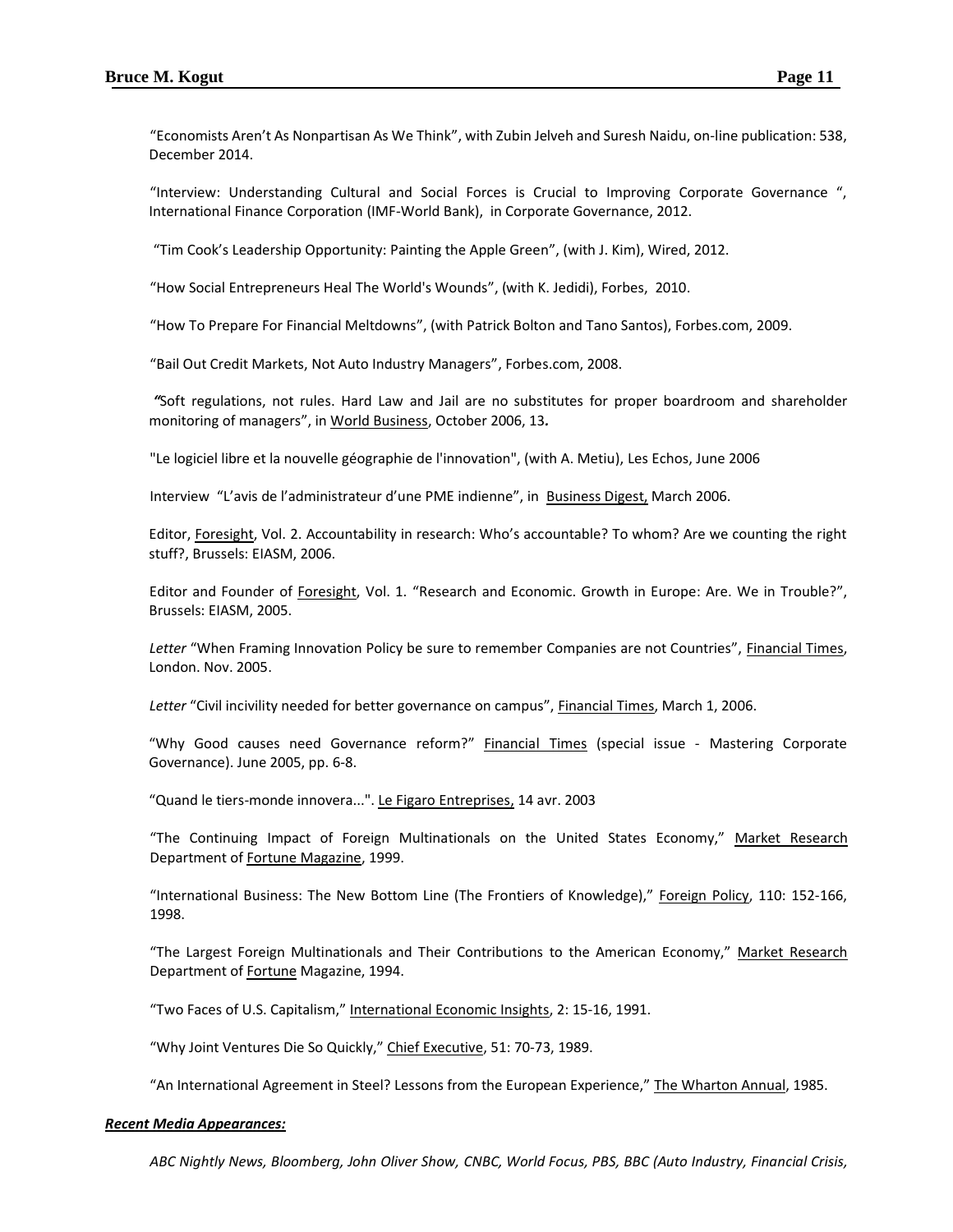*Governance, Ethics)*

## *Doctoral Thesis Committees:*

Juanita Gonzalez-Uribe, "Essays in Venture Capital", finance, Columbia Business School, 2013.

Alicja Reuben, " Essays on the Strategic Discretion of Prosecutors in the Legal System", Managemenet, Columbia Business School. 2013.

Ben Marx, "Essays on Charitable Organizations and Public Policy " Department of Economics, Columbia University, 2013.

Iva Petkova, "Digitizing Luxury Fashion Brands: New vs. Old Entrepreneurial Clashes in Online Fashion Retail and their effect on mature fashion organizations", Department of Sociology, Columbia University, 2013.

Aharon Cohen-Mohlier, "Legitimized Unethicality: The Divergence of Norms and Laws in Financial Markets", Columbia Business School, 2012.

Vincent-Antonin Lépinay, "Codes of Finance," Sociology, Columbia University, 2010.

Liliana Doganova, "Faire valoir l'exploration collective. Dynamiques, instruments et résultats des partenariats avec des spin-offs académiques, Président de Jury, Ecole des Mines, Paris, 2010.

Amit Jain, "Memory, Neutrality, and Evolvability of Organizations", (chair) INSEAD, 2009.

Noshua Watson, "Decoupling Isomorphisms: Strategic Responses to Institutional Pressures and Organizational Learning from Performance Feedback in the Case of Corporate Social Responsibility", (chair), 2008.

Umit Ozmel, "Alliances and Corporate Venture Capital," Columbia Business School, 2008.

Fabrice Cavaretta, "Linking Team Diversity to Extreme Organizational Outcomes", (chair) INSEAD, 2008.

Jun Li, University Louis Pasteur, Strasbourg, "La Plateforme Modulaire Socio-Cognitive pour la Création de Connaissance", 2006.

Thierry Burger-Helmchem, Université Louis Pasteur, "La Firme Créatrice d'Options : Essai sur les théories de la firme et des options réelles", 2005.

Duncan Robertson, Saïd Business School, Oxford University, "The Strategy Hypercube: A Dynamic Model for Inter-Firm Competition and the Generation of Profit Landscapes in Turbulent Environments" (examiner), 2005.

Kyung Min Park, Insead, "Dynamics of Convergence and Divergence in Strategy", 2004.

John Muir Macpherson, "Spanning the Global network: Cross-border acquisitions, the MNE and Social Capital", (Chair) Wharton School, University of Pennsylvania, 2004.

Corentin Curchod, Ecole Polytechnique "Les stratégies d'intermédiation : élaboration d'un cadre théorique d'analyse à partir de l'étude et de la comparaison de cas", 2003.

Peter Magnusson, "Customer-Driven Product Development. Experiments Involving Common Users in the Design of Mobile Services," Fenix Research Program, Stockholm School of Economics.

Jean-Yves Barbier, "Des Communautés," Ecole Polytechnique, 2003.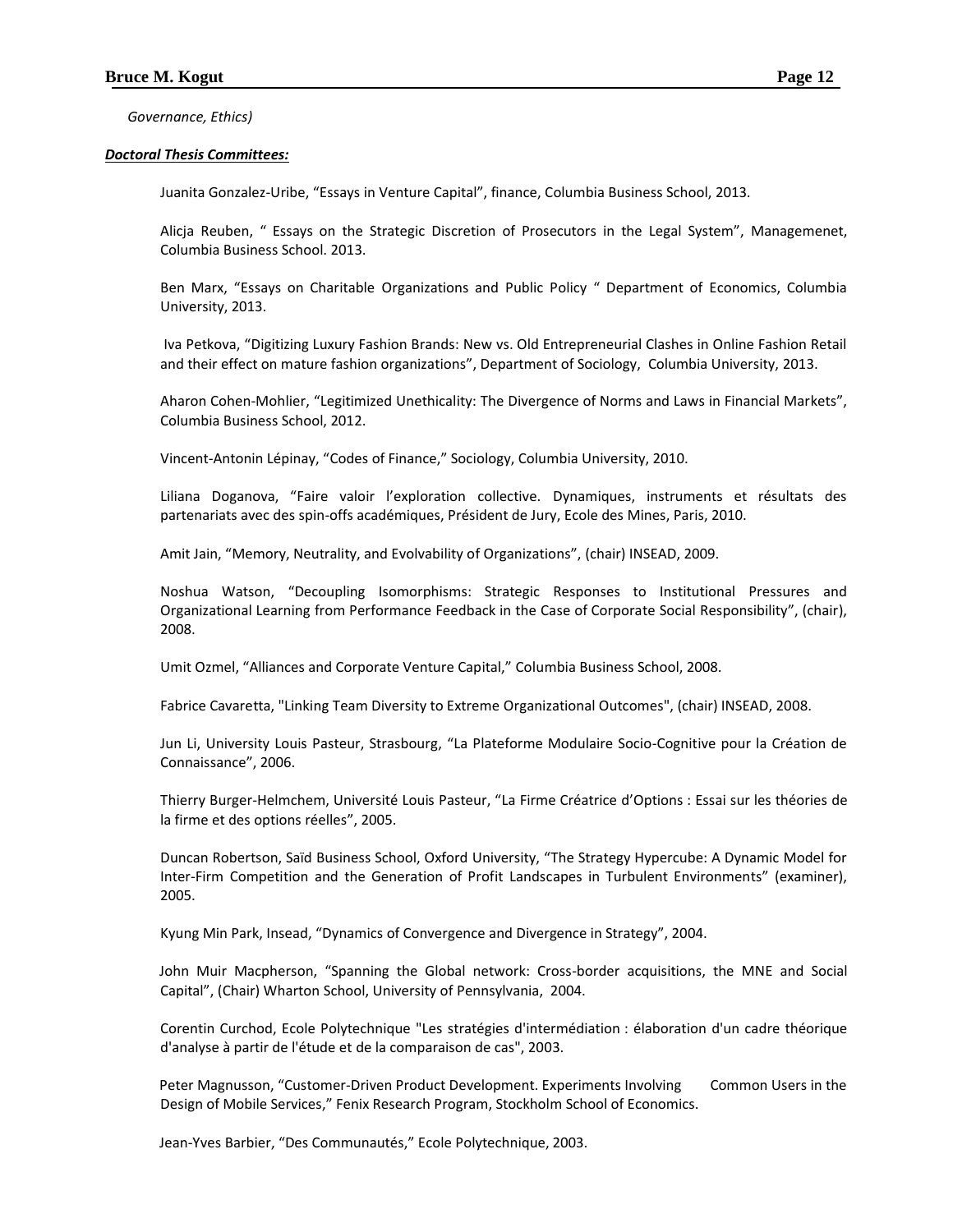Euro Kalevi, "Locational Changes of Headquarters of Multinational Corporations: A Theoretical Study on the Motives and Reasons for Relocating Finnish Divisional Headquarters Abroad", Helsinki School of Economics, 2001.

Pascal Le Masson, "De la R&D à la R.I.D.: modélisation des fonctions de conception et nouvelles organisations de la R&D," Ecole des Mines, Paris, 2002.

Christine Bitouzet, "Le Concept de Communauté: Un Levier Pour Le Developppement du Commerce Electronique?", Ecole Polytechnique, Paris, 2001.

Alberto Sa Vinhas, Marketing, "Dual Distribution Channels in Business-to-Business Marketing: A Transaction Interdependencies, Insead, 2001.

Anca Metiu, Management, "Owning the Code: Engagement and Innovative Work in the Global Software Industry" (Chair), Wharton School, University of Pennsylvania, 2001.

Sylvain Lenfle, Economics, "Comptétition par l'innovation et organisation de la conception dans les industries siderugique," Université Marne la Vallée, 2001.

Michelle Gittelman, Management, "Scientists, Firms and the Institutions That Shape Them: A Comparative Study of Innovation in Biotechnology in the United States and France" (Chair), Wharton School, University of Pennsylvania, 2000.

Jonathan Brookfield, Management, "Localization, Outsourcing, and Supplier Networks: A Study of Taiwan's Machine Tool Industry" (Chair), Wharton School, University of Pennsylvania, 1999.

Céline Abecassis, "Technologies de l'Information et Filière: Dimensions clés et réaux-type à partir du cas de l'habillement," École Polytechnique, 1999.

Andrew Spicer, 1998, Institutions and the Social Construction of Organizational Form: The Development of Russian Mutual Funds, 1992-1997(Chair), Wharton School, University of Pennsylvania.

Jaeyong Song, Management, "Firm Capabilities, Technology Ladders, and Evolution of Japanese Production Networks in East Asia" (Chair), Wharton School, University of Pennsylvania, 1998.

David Brown, Economics, "Three Essays on the Restructuring of Russian Firms," Wharton School, University of Pennsylvania, 1996.

Paul Almeida, Management, "The Localization of Knowledge in the International Semiconductor Industry" (Chair), Wharton School, University of Pennsylvania, 1996.

David Lin, Public Policy and Management, "An Econometric Analysis of Total Factor Productivity in Taiwan," Wharton School, University of Pennsylvania, 1995.

David Kathan, Public Policy and Management, "Real Options in a Regulated Industry," Wharton School, University of Pennsylvania, 1995

Nicolas Mottis, "Coordination, Incitations et Modèles-Types Organisationnels: Le Pilotage de l'Informatique Bancaire," École Polytechnique, 1993.

Sea-Jin Chang, Management, "A Knowledge-based Perspective of Corporate Growth: Entry, Exit, and Economic Performance During 1981-89," Wharton School, University of Pennsylvania, 1992.

Dong-Jae Kim, Management, "Technological Accumulation, Sequential Entry, and Exit of Start-up Companies in the Global Semiconductor Industry" (Chair), Wharton School, University of Pennsylvania, 1992.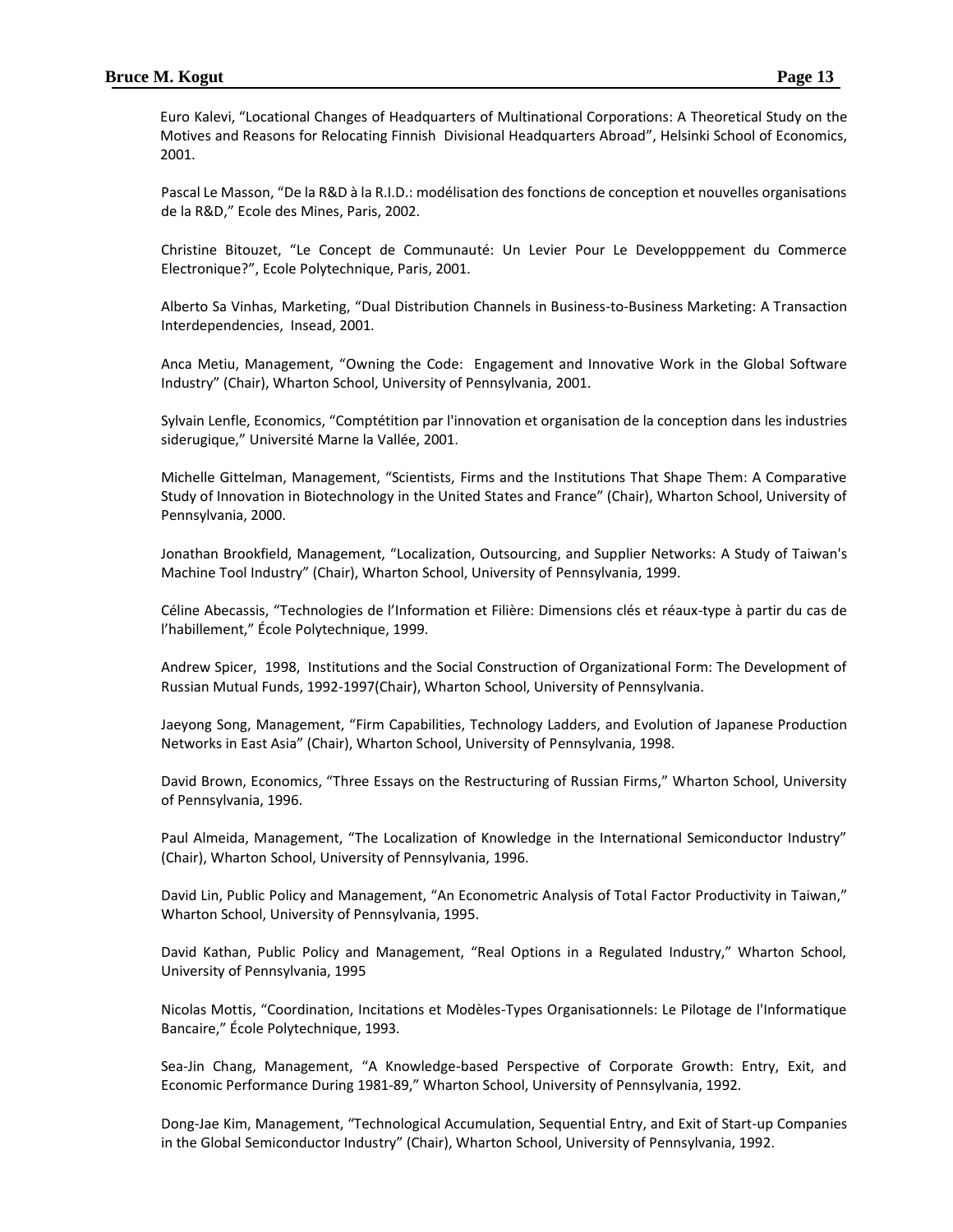Arnd Huchzermeier, Decision Sciences, "Global Multinational Manufacturing Strategy Under Exchange Rate Uncertainty," Wharton School, University of Pennsylvania, 1991.

Paul Olk, Management, "Modeling the Creation of Inter-organizational Relationships: The Formation of Research and Development Consortia," Wharton School, University of Pennsylvania, 1991.

Laura Poppo, Management, "Reputation and Make-buy Decisions in the Automobile Industry," Wharton School, University of Pennsylvania, 1991.

Milind Shrikhande, Finance, "International Markets and Exchange Rates," Wharton School, University of Pennsylvania, 1991.

Kristiaan Helsen, Marketing, "New Developments in Duration Time: Modeling with Applications to Marketing," Wharton School, University of Pennsylvania, 1990.

Kanoknart Visudtibhan, Management, "Strategic Focus and Strategic Intelligence in Multinational Corporations," Wharton School, University of Pennsylvania, 1989.

Nam-Shin Cho, Management, "Organizational Lag, Employment Commitment, and Organizational Performance: Comparative Study of Two Korean Automobile Plants," Wharton School, University of Pennsylvania, 1988.

Joseph Mahoney, Economics, "Organizational Rationalization and Innovation: Vertical Integration and Multidivisional Organization," Wharton School, University of Pennsylvania, 1987.

## *Current Professional Activities***:**

Member of: Academy of International Business; American Economic Association, American Sociological Association.

#### *Executive Training Programs/Seminars:*

Program director, Social Entrepreneurship and Jewish-Muslim Dialogue, partners Ariane de Rothschild Foundation, Cambridge University, and Columbia University.

Program director and founder of INSEAD Social Entrepreneurship Programme (an educational program for social entrepreneurs) and the program for journalists.

Directed training programs for ANC, South Africa; INTAN, Malaysia; Entrepreneurs, South Africa, Stockholm School of Economics, major corporations; participated in training programs for Wharton, Hebrew University, PriceWaterhouse, and speaking engagements for private corporations and venture capital firms.

Directed public workshops on knowledge, creativity, alliances, internet economy, real options, international strategy, including major public conferences.

## *Public Addresses / Public Service:*

- 2014, "Secret to Growth: On the Acquisition and Diffusion of Knowhow", Global Empowerment Meeting,,Center for International Development, Kennedy School, Harvard University
- 2013 **"**What Money Can't (and Can) Buy: Can Markets Do Social Good?", Socrates Program, Aspen Institute.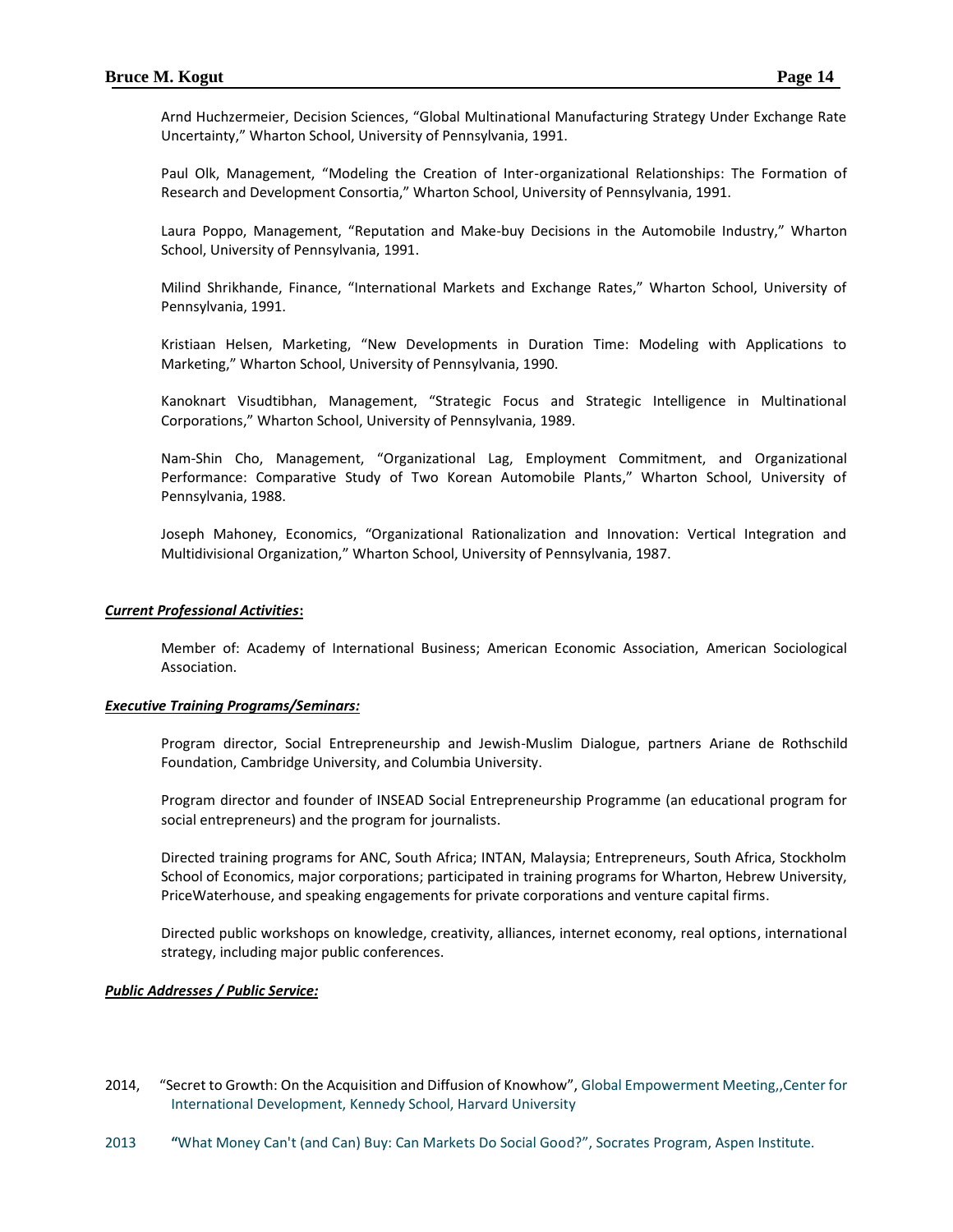## **Bruce M. Kogut Page 15**

#### 2013 "Microfinance and Productivity," IFMR, Chennai.

- 2013 "Celebrating 25 Years of Kogut and Singh's 'The Effect of National Culture on the Choice of Entry Mode", Academy of International Business, Istanbul, Turkey.
- 2008 Keynote Address, "Les trois défis de la nouvelle génération des entrepreneurs sociaux", Une grande journée de formation interactive pour des entrepreneurs sociaux, US Embassy, Paris, France ; English version : http://www4.gsb.columbia.edu/publicoffering/post/5162/A+Better+Way+to+Finance+Social+Enterprise
- 2007, Keynote Address, International Symposium on Dynamics of Knowledge, Corporate System and Innovation, organized by Hitotsubashi University.
- 2007 Keynote Address, "Complexity and Management", "The management of complexity, the complexity of management", Reggio, Italy.
- 2006 Keynote address, Schumpeter Society Conference, "Religion as a Social Innovation"
- 2005 EIASM Foresight Conference, organised by Bruce Kogut and EIASM in Brussels. Introduction/paper presented: "Accountability in research"
- 2005 Keynote at 'EURAM'conference TUM Business School, Munich, Germany, May 4-7, « Predicting the past to analyse the Future »
- 2005 Keynote at the Annual Conference on Corporate Strategy (ACCS) March, 11<sup>th</sup>-12<sup>th</sup> in the WHI in Vallendar/Germany. "Generating Rules and the Emergence of Structure"
- 2005 Co-Organizer, United Nations, Economic Commission for Europe, Geneva, "Corporate Governance Trends and issues in the UNECE Region" –February
- 2004 Discussant to the conference « Quelles options pour l'évolution du système français d'innovation ? » Enseignements des expériences étrangères, Réseaux Mondiaux de Connaissance et systèmes d'innovation : le cas des Etats-Unis - octobre 2004 - 'Institut Français des Relations Internationales (IFRI)
- 2004 Keynote at "Dynamic capabilities", ISUFI (Instituto Superiore Universitario di Formazione Interdisciplinare), Ostuni (Italy) 8-10 July 2004.
- 2003 Keynote, Les Stratégies Concurrentielles : nouvelles approches, nouveaux enjeux. Marne La Vallée (France) November 4.
- 2003 Jena Lecture "Generative Rules and Simulations," Max Planck Institute Jena, October 29.
- 2003 Keynote, University of Bologna, October 24
- 2003 World Economic Forum, Davos, Presenter and organizer Corporate Governance Track, January.
- 2002 World Bank, project evaluating privatization and public sector reform in transition economies.
- 2002 Keynote, LINKS, Copenhagen, Denmark, November 1.
- 2002 New Challenges for Senior Leadership Enhancement for Improved Public Management in a Globalizing World, United Nations/IASIA Expert Group Meeting, 19 -20 September UNSC - Turin, Italy
- 2002 Keynote, Second International Conference on International Business in Transition Economies, Lithuania.
- 2002 Address, Parliamentary Meeting, Forum for the Knowledge-Based Economy, Lithuania
- 2001 Keynote, Multinational Enterprises. Critical Success Factors in Software Development, Insead-Singapore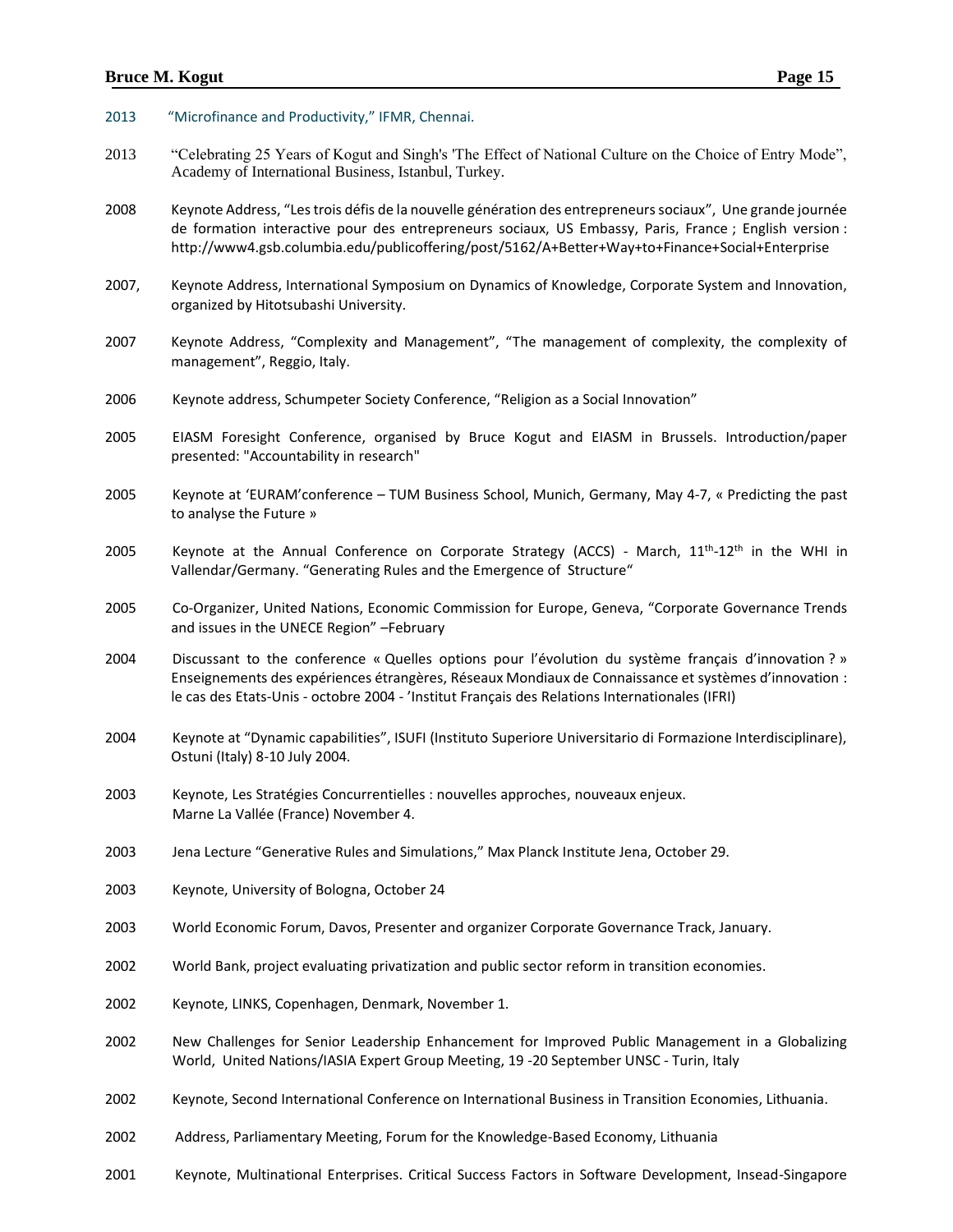Management University-Wharton conference, Singapore

- Address, Carnegie Bosch Institute, Berlin
- Keynote Address, Spanish Academy of Management, Zaragoza, Spain.
- Keynote Address, Association for Human Resource Management in International Organisations (AHRMIO), United Nations, Paris, France.
- Keynote Address, Society of Competitive Intelligence Professionals conference, Atlanta, Georgia.
- Participant in colloquium on "Organizations and the Future," National Endowment for the Arts
- Address, "Direct Investment and Foreign Firms," Caucus of the U.S. Congress, Washington, D.C.
- Address, "Entry into Foreign Markets," Business Roundtable, University of Alberta, Edmonton.
- Background paper on direct investment and corporate governance in Eastern Europe for World Bank.
- Background paper on international comparisons of work practices for Commission on Worker-Management Relations, U.S. Government.
- Background paper on NAFTA for conference of Industry Canada and Government of Canada.
- Participant in meeting on "Big Emerging Markets," Department of Commerce, U.S. Government.
- Participant in meetings on "Global 2000," Center for Strategic and International Studies, Washington, D.C.
- Address, "Alliances in High Technology Industries," Industrial Biotechnology Association meeting, Turnberry Isle, Florida.
- Address, "Foreign Direct Investment in a Changing World Economy," Center on Transnational Corporations Seminar for United Nations.
- Address, "Globalization and Diversity: Managing in a Changing World," Seventh Annual Texas Conference on Organizations, Austin, Texas.
- External expert on project on "Cultural Effects on Innovation," Academy of Sciences in Berlin.
- Address, "Some Comments on the Longevity of Joint Ventures and Their Use in the Soviet Union," Managing the Globalization of Business, Joint Conference of MIT-IRI, Capri, Italy.
- Address, "International Network Flexibility," The 1988 Top Management Forum, Management Centre Europe, Paris.
- Address, "International Sourcing Strategies," Digital Equipment Corporation, Hyannis.
- Address, "International Marketing Strategy in a Changing World Economy," annual meeting of the International Trade Institute, Kansas State University.
- Participant in meetings of "Industrial Base Initiative Workshop," Department of Defense.
- Address, "International Cooperative Ventures," Council on Foreign Relations, New York
- Address, "Corporate Strategy and the Value Chain," annual meeting of the Planning Forum of Network Services Division, Bell Atlantic, Hot Springs, VA.